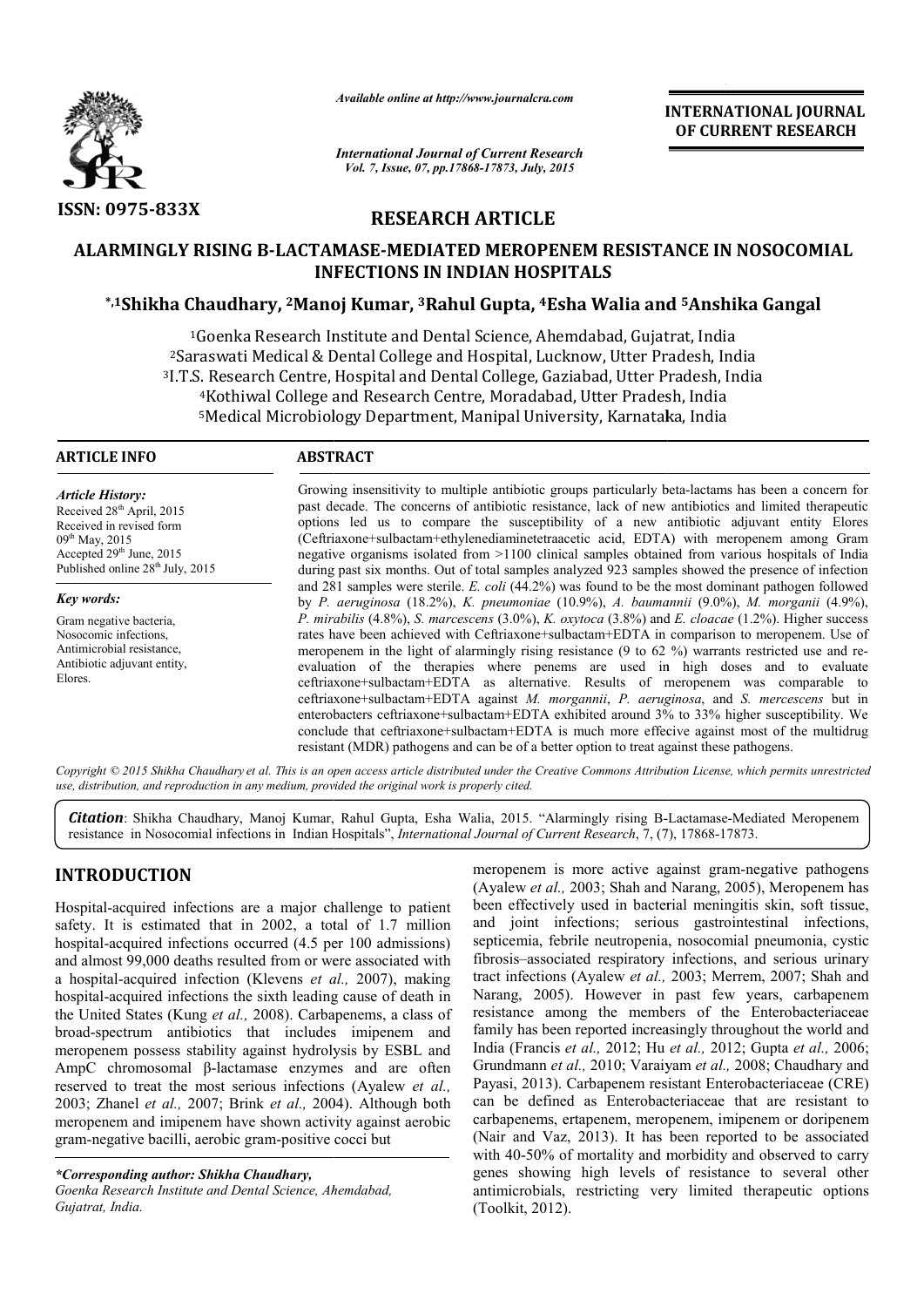Besides, carbapenem resistance in Enterobacteriaceae, it has also been reported frequently in lactose non-fermenting bacilli *Pseudomonas aeruginosa* and *Acinetobacer* spp. (Gupta *et al.,* 2006; Varaiyam *et al.,* 2008; Chaudhary and Payasi, 2013; Karthika *et al.,* 2009). In India, resistance to meropenem varies from 37 to 42 % in *Pseudomonas* spp. (Gupta *et al.,* 2006; Chaudhary and Payasi, 2013) and upto 89% in *A. baumannii*  (Karthika *et al.,* 2009). Overall, in India, the prevalence of carbapenemases, responsible for carbapenem resistance, ranged from 7.5% to 89% (Chaudhary and Payasi, 2013; Karthika *et al.,* 2009; Sinha and Srinivasa, 2007; Chaudhury *et al.,* 2013).

To address this worstening problem of antibiotic resistance against carbapenems there is a urgent need to look for new antibiotic options or potentiation of existing antibiotic with antibiotic adjuvants (Sahu *et al.,* 2014). These new Antibiotic adjuvant entities (AAEs) have been reported to break resistance cycle and overcome different resistance mechanisms adopted by bacteria (Chaudhary and Payasi, 2013; Chaudhary *et al.,*  2013; Chaudhary *et al.,* 2012; Chaudhary and Payasi, 2013). Thus in view of all these aspects, the present work was aimed with an objective to identify the rise in CRE and to evaluate the susceptibility of a new antibiotic adjuvant entity (Elores) Ceftriaxone Sulbactam EDTA, among the Gram negative microbes isolated from from different hospitals across India.

# **MATERIALS AND METHODS**

#### **Sample collection**

Different clinical samples such as blood, pus, sputum, urine, abdominal fluid, bile, semen, swab, tissue, brancho alveolar fluid and endotracheal section were collected from 1204 (one thousand two hundred and four) patients suspected of bacterial infection at various hospitals in north India region during the period of January 2014 to June 2014. The collection and processing of the samples were done as per a common standard operating procedure by all laboratories.

### **Isolation and identification of microbes**

All the samples were collected asceptically in sterile containers. Urine samples collected in sterile universal container were directly inoculated to the respective selective media. Other liquid specimens such as pus, sputum, abdominal fluid, bile semen and brancho alveolar fluids collected in sufficient amount were inoculated on the different selective and non-selective culture media as per the standard microbiological techniques. Details of the culture media used for the isolation of pathogens from various clinical samples are given in Table (1). Blood samples collected in brain heart infusion (BHI) broth in a ratio of 1:5 (blood/broth) were first incubated overnight at 37°C and then subcultured on to the selective and non-selective media. All the media were incubated aerobically overnight at 37°C. The organisms were identified on the basis of colony morphology, gram staining, motility, and biochemical reactions. Biochemical reactions were performed by inoculating the bacterial colony in a nutrient broth at 37°C for 2–3 hours.

#### **Table 1. Selective culture medium used for isolation of different pathogens**

| Pathogen                     | Selective media                               |
|------------------------------|-----------------------------------------------|
| E. coli                      | Eosine Methylene Blue (EMB) agar medium       |
| A. baumannii                 | Leeds acinetobacter agar base medium          |
| K. pneumoniae and K. oxytoca | Hicrome Klebsiella selective agar base medium |
| P. mirabilis                 | EMB agar and Mcconkey's agar                  |
| P. aeruginosa                | Citrimide agar                                |
| S. marcescens                | Caprylate-Thallous agat (CT agar)             |
| E. cloacae                   | Hicrome coliform agar modified medium         |

#### **Antibiotic susceptibility testing**

Antimicrobial susceptibility testing was done by Kirby–Bauer disk diffusion method as recommended by the CLSI guidelines (CLSI, 2013). Meropenem disk (10 μg) and ceftriaxone+sulbactam+EDTA disk (45 μg) were procured from Himedia (Mumbai, India) and used in the study. Inoculum of 0.5 McFarland standards turbidity was prepared in a nutrient broth from isolated colony of pathogens selected from 18–24 hour agar plates. Within 15 minutes, a sterile cotton swab was dipped into the inoculum suspension. The swab was rotated several times and pressed firmly against the inside wall of the tube above the fluid level and inoculated on the dried surface of a Mueller-Hinton agar (MHA) plate by streaking the swab over it. For even distribution of inoculum, the swab was streaked two more times at 60° over the agar surface. After 3–5 minutes, antibiotic discs were applied and pressed down to ensure complete contact with agar surface. The discs were distributed evenly to ensure a minimum distance of 24 mm from center to center. The plates are then inverted and incubated for 16-18 hrs aerobically at 37° C within 15 minutes of disc application. Sensitivity of isolated organisms against antibiotics were reported as sensitive (S) or resistant (R) based on the breakpoints.

# **RESULTS AND DISCUSSION**

A total 1204 different clinical samples were collected from 5 centres across India and processed for isolation of pathogenic bacteria. Eleven types of clinical samples included urine, pus, sputum, blood, abdominal fluid, bile, semen, swab, tissue, Brancho alveolar fluid and Endotracheal section. Out of total samples analyzed 923 samples showed the presence of infection while in 281 samples no growth of organisms was observed in the culture medium (Table 2). Among the samples  $(n = 923)$  which showed the presence of pathogens around 35.5% samples were of urine followed by pus and sputum samples which contributed to 15.6% and 15.4% respectively. Blood, Endotracheal section, semen and abdominal fluid samples contributed to 11.6 %, 7.5 %, 4 % and 3.7% respectively. However samples from tissue, brancho alveolar fluid, bile and swab had a lesser share in total number of pathogen containing samples with percentile share of 2.7, 1.95, 1.19 and 0.8 respectively (Table 2).

Morphological and biochemical characterization of the samples (n=923) showing bacterial growth revealed presence of 9 different Gram negative organisms (Gram positive organisms are not included in the study). The detailed profile of various organisms collected from various centres is shown in Figure 1.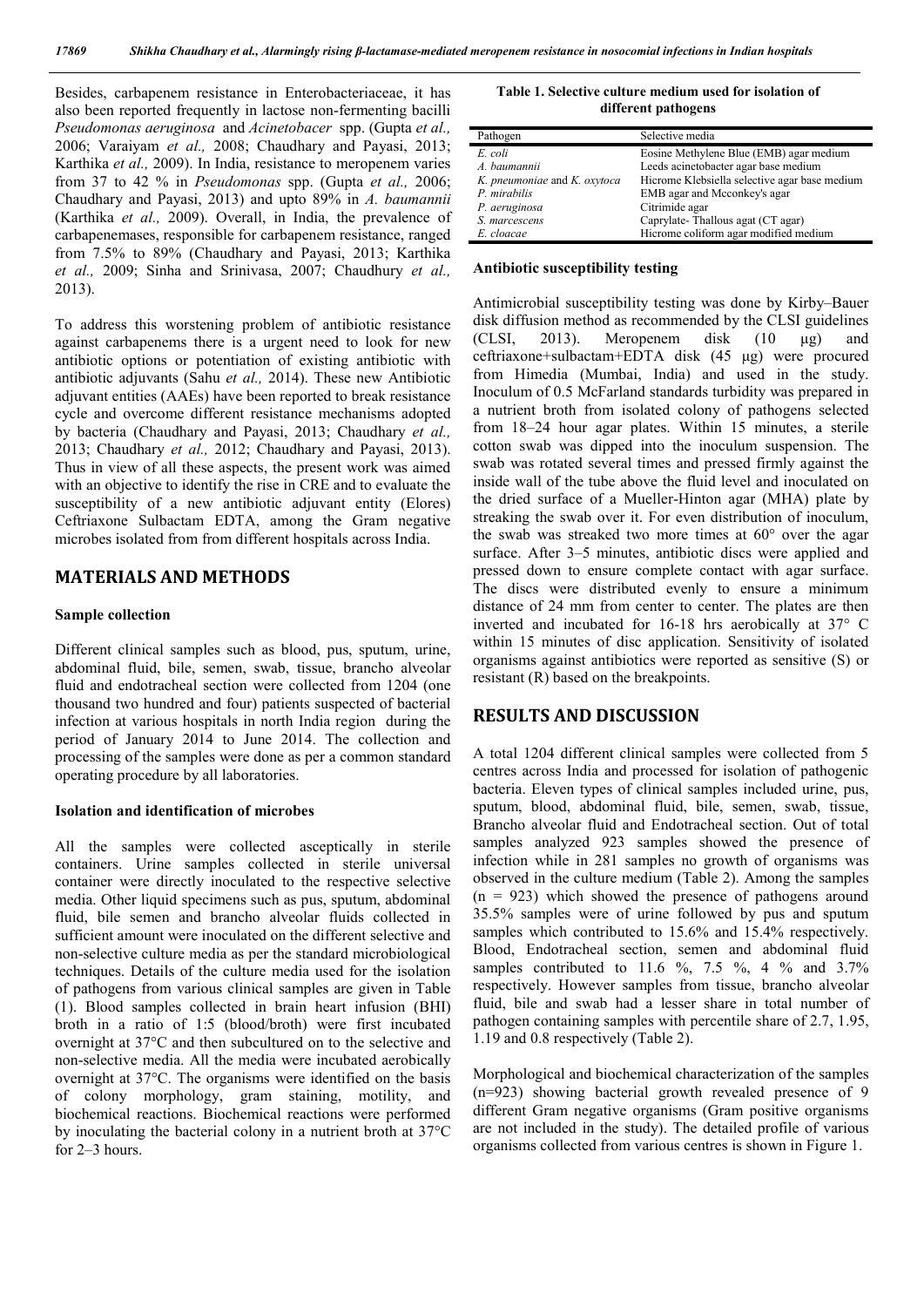| S. No          | Clinical samples       | Total | Number of samples showing growth of pathogens | Number of samples not showing growth of pathogens |
|----------------|------------------------|-------|-----------------------------------------------|---------------------------------------------------|
|                | Urine                  | 368   | 328 (35.5)                                    | 40                                                |
| 2              | <b>Blood</b>           | 166   | 107(11.6)                                     | 59                                                |
| 3              | Sputum                 | 232   | 142(15.4)                                     | 90                                                |
| $\overline{4}$ | Pus                    | 150   | 144 (15.6)                                    |                                                   |
| 5              | Endotracheal section   | 86    | 69 (7.5)                                      |                                                   |
| 6              | Semen                  | 63    | 37(4)                                         | 26                                                |
|                | Abdominal fluid        | 41    | 34(3.7)                                       |                                                   |
| 8              | Tissue                 | 41    | 25(2.7)                                       | 16                                                |
| 9              | Brancho alveolar fluid | 29    | 18(1.9)                                       |                                                   |
| 10             | Bile                   | 16    | 11(1.2)                                       |                                                   |
| 11             | Swab                   | 12    | 8(0.9)                                        |                                                   |
|                | Total                  | 1204  | 923                                           | 281                                               |

| Table 2. A profile of clinical samples used as a source of the pathogenic isolates |  |  |  |  |  |  |  |
|------------------------------------------------------------------------------------|--|--|--|--|--|--|--|
|------------------------------------------------------------------------------------|--|--|--|--|--|--|--|

Note: The values in the paranthesis indecate the percentile number of respective samples among the total samples showing growth of pathogens



- **A -** Goenka Research Institute and Dental college Ahmedabad
- **B** Saraswati Mediacal and Dental College and Hospital Lucknow
- **C -** I.T.S. Research Centre, Hospital and Dental college, Gaziabad
- **D -** Kothiwal College and Research Centre, Moradabad
- **E** Medical Microbiology, Manipal University

**Figure 1. Profile of different clinical isolates isolated from various centres**



**Figure 2. Prevalence of various pathogen**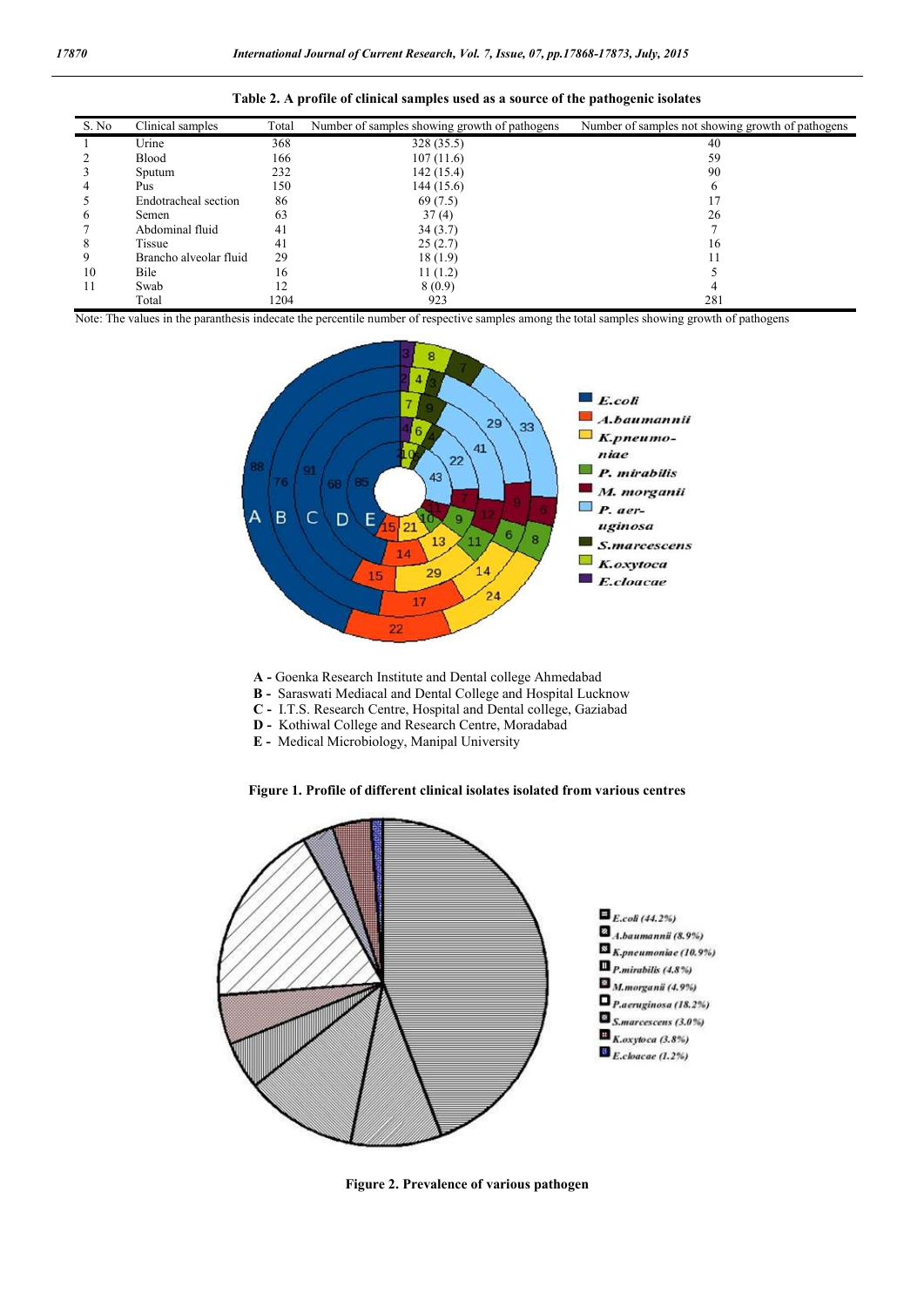

**Figure 3. Total contribution of various centres**



**Figure 4. Susceptibility pattern of Gram negative pathogens isolated across India: E.Sus - Elores Susceptibility, M. Sus – Meropenem Susceptibility**



E. sus – Elores susceptibility; M. sus – Meropenem susceptibility

**Figure 5. Resistance patterns of Gram negative pathogens isolated across India: E.Res - Elores Resistance, M.Res – Meropenem Resistance**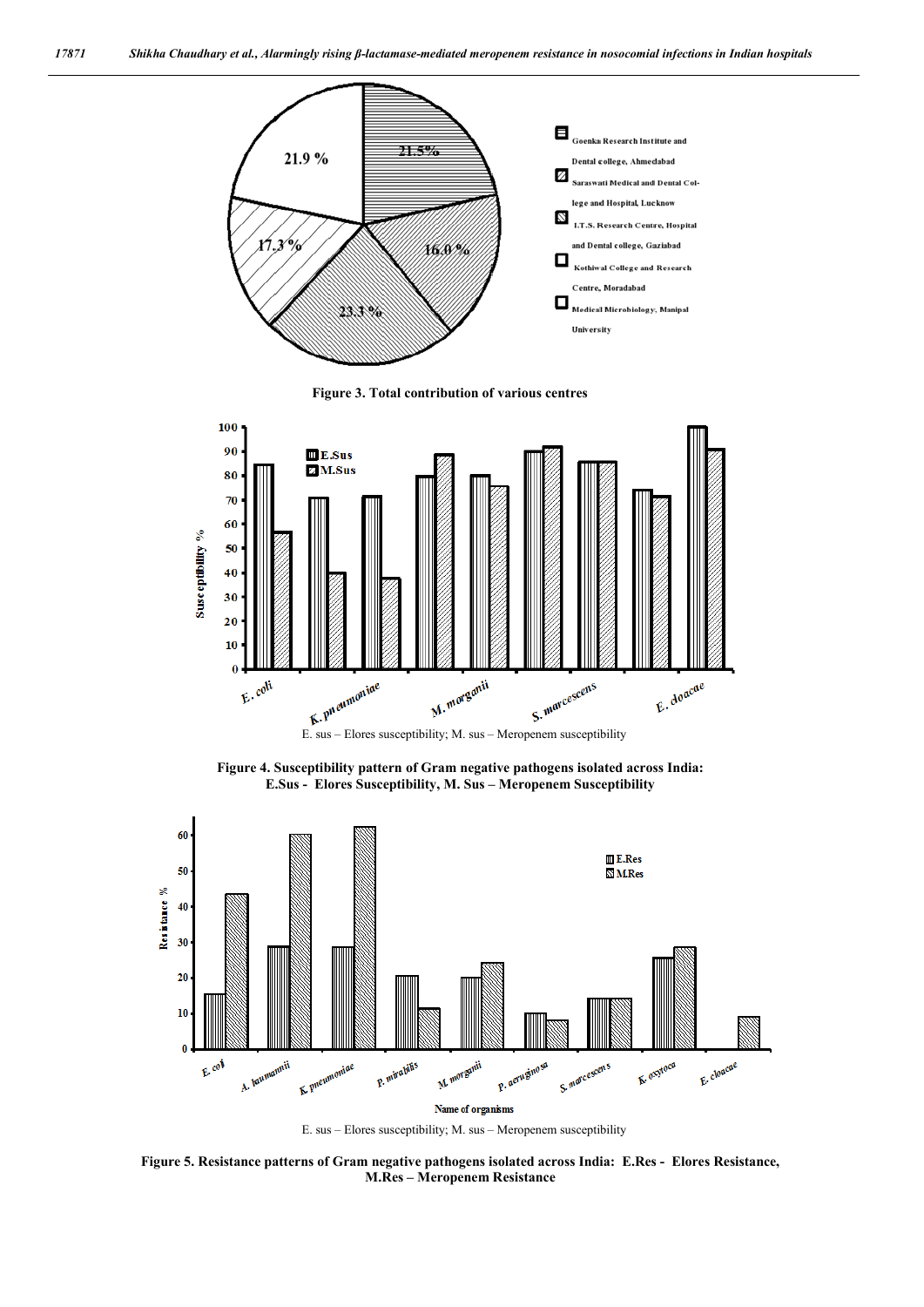The identified bacteria include *E. coli, A. baumannii, K. pneumoniae, P. mirabilis, M. morganii, P. aeruginosa, S. marcescens, K. oxytoca* and *E. cloacae* in decreasing order of prevelance. Among the isolates, *E. coli* (44.2%) was found to be the most dominant pathogen followed by *P. aeruginosa*  (18.2%), *K. pneumoniae* (10.9%), *A. baumannii* (9%), *M. morgannii* (4.9%)*, P. mirabilis* (4.8%), *S. marcescens*  (3.0%)*, K. oxytoca* (3.8%) and *E. cloacae* (1.2%) (Figure 2). Figure 3 shows that maximum isolates were collected from I.T.S. Research Centre, Hospital and Dental college, Gaziabad (23.3%) follwed by Goenka Research Institute and Dental college Ahmedabad (21.9 %) Medical Microbiology, Manipal University (21.5%), Saraswati Mediacal and Dental College and Hospital Lucknow (17.3%) and Kothiwal College and Research Centre, Moradabad (16.0 %).

*E. coli* is the predominant pathogen responsible for the urinary tract infection followed by *P. aeruginosa*, *A. baumannii* and *K. pneumoniae*. *E. coli* also dominates the number of isolates present in blood, abdominal fluid, semen, bile and tissue samples. *P. aeruginosa* infection was predominant in blood, sputum and endotracheal section. Whereas significant number of *A. baumanni* and *K. pneumoniae* isolates were also observed in blood, sputum and pus samples.

Antibiogram profile for all the pathogens isolated from various clinical samples is presented in Figure 4 and 5. The susceptibility of Ceftriaxone Sulbactam EDTA was 83.9% in comaprison to 54.7% of meroepnem against *E. coli.* A similar trend was observed in *K.penumoniae* and *P. aeruginosa* were >70% susceptibility was observed with Ceftriaxone+sulbactam+EDTA as against only <40% in meropenem. Very recently, a study conducted by Sahu *et al.* (2014), also demonstrated higher susceptibility of Ceftriaxone Sulbactam EDTA for *E. coli*, *A. baumannii*, *K. pneumoniae*, *P. aeruginosa*, *E. cloacae*, *E. aerogenes*, *C. freundii* and *P. vulgaris.* According to a previous study conducted in India for the treatment of skin and skin structure infection (SSSIs) and bone and joints infections (BJIs) more than 80 % of the studied patient were clinically cured with Ceftriaxone Sulbactam EDTA (Chaudhary and Payasi, 2013). For remaining pathogens both drugs showed almost similar response pattern. Among the isolated organism, *K. pneumoniae* (62.4) showed highest resistance towards meropenem closely followed by A*. baumannii* (60.2%) and *E. coli* (45.3%). This indicates a rising trend of crabapenem resistance being observed at all centres. Earlier Parveen *et al.* (2010), studied carbapenem susceptibilities among nosocomial *K. pneumoniae* isolated from south India and reported meropenem resistance in about 43.6% isolates. Isolates like *M. morgannii* (24.4), *K. oxytoca* (17.1%) and *S. marcescens* (14.3%) showed moderate resistance towards both drugs. Ceftriaxone+sulbactam+EDTA appears to be the most susceptible to the most deadly troublesome pathogens.

In conclusion, the study resulted in generation of representative status of the prevalence resistance pattern of different pathogens across India and is found to be alalrmingly high for meropenem. Infections with *A.baumanii* are difficult to treat due to their intrinsic and acquired resistance which is easily broken by Ceftriaxone+Sulbactam+EDTA. The ratio of

carbapenemases producing *E.coli* and *P. aeruginosa* is rising which may be due to biofilm produced by use of catheters. Meropenem fails to break bacterial biofilm and hence is found to be resistant as against ceftriaxone+sulbactam+EDTA which has proven efficacy against biofilm breaking [19]. This study provides the antibiotic sensitivity pattern towards the predomonant Gram negative microorganisms against meropenem and Ceftriaxone Sulbactam EDTA suggesting that use of meropenem should be restricted. This could be useful for the clinicians in general and of the region in particular to help make them chose correct antibiotic and ensure the judicious use of the same for their patients.

### **REFERENCES**

- Ayalew, K., Nambiar, S., Yasinskaya, Y., Jantausch, B.A. Carbapenems in pediatrics. *Ther. Drug. Monit.,* 2003; 25: 593-9.
- Brink, A.J., Feldman, C., Grolman, D.C., *et al*. Appropriate use of the carbapenems. *S Afr Med J.,* 2004; 94: 857-61.
- Chaudhary, M., Payasi, A. Rising antimicrobial resistance of *Pseudomonas aeruginosa* isolated from clinical specimens in India. *J. Proteomics. Bioinform.,* 2013; 6: 5-9.
- Chaudhury, M., Kumar, S., Payasi, A. Role of CSE 1034 in E coli biofilm destruction. *J. Microb. Biochem. Technol.,* 2013; 5(3): 54-8.
- Chaudhury, M., Kumar, S., Payasi, A. A novel approach to combat acquired multiple resistance in *E. coli* by using EDTA as efflux pump inhibitor. *J. Microb. Biochem. Technol.,* 2012; 4(6): 126-30.
- Chaudhary, M., Payasi, A. Antimicrobial susceptibility patterns and molecular characterization of *Klebsiella pneumoniae* clinical isolates from north Indian patients. *Int. J. Med. Med. Sci.,* 2013; 46: 1218-24.
- Chaudhary, M., Sudaroli, M., Kumar, S., Krishnaraju. V "Catering ESBL resistance challenge through strategic combination of Ceftriaxone, Sulbactam and Ethylenediaminetetra acetic Acid. *Int. J. Drug Dev. Res.,* 2012; 4(1): 72-81.
- Chaudhary, M., Payasi, A. Clinical, microbial efficacy and tolerability of Elores, a novel antibiotic adjuvant entity in ESBL producing pathogens: preospective randomized controlled clinical trial. *J. Pharmacy. Res.,* 2013; 7: 275-80.
- Clinical Laboratory Standard Institute. Performance Standards for Antimicrobial Susceptibility Testing; Twenty-Second Informational Supplement. Vol 32. Clinical Laboratory Standard Institute. Wayne, Pennsylvania, USA; 2013.
- Francis, R.O., Wu, F., Della-Letta, P., Shi, J., Whittier, S. Rapid detection of Klebsiella pneumoniae carbapenemase genes in *Enterobacteriaceae* directly from blood culture bottles by real-time PCR. *Amer. J. Clin. Pathol.,* 2012; 137: 527-32.
- Gupta, E., Mohanty, S., Sood, S., Dhawan, B., Das, B.K., Kapil, A. Emerging resistance to carbapenems in a tertiary care hospital in north India. *Indian. J. Med. Res.,* 2006; 124: 95-8.
- Grundmann, H., Livermore, D.M., Giske, C.G., Canton, R., Rossolini, G.M., Campos, J., Vatopoulos, A., Gniadkowski, M., Toth, A., Pfeifer, Y., Jarlier, V., Carmeli Y. the CNSE Working Group. Carbapenem-non-susceptible